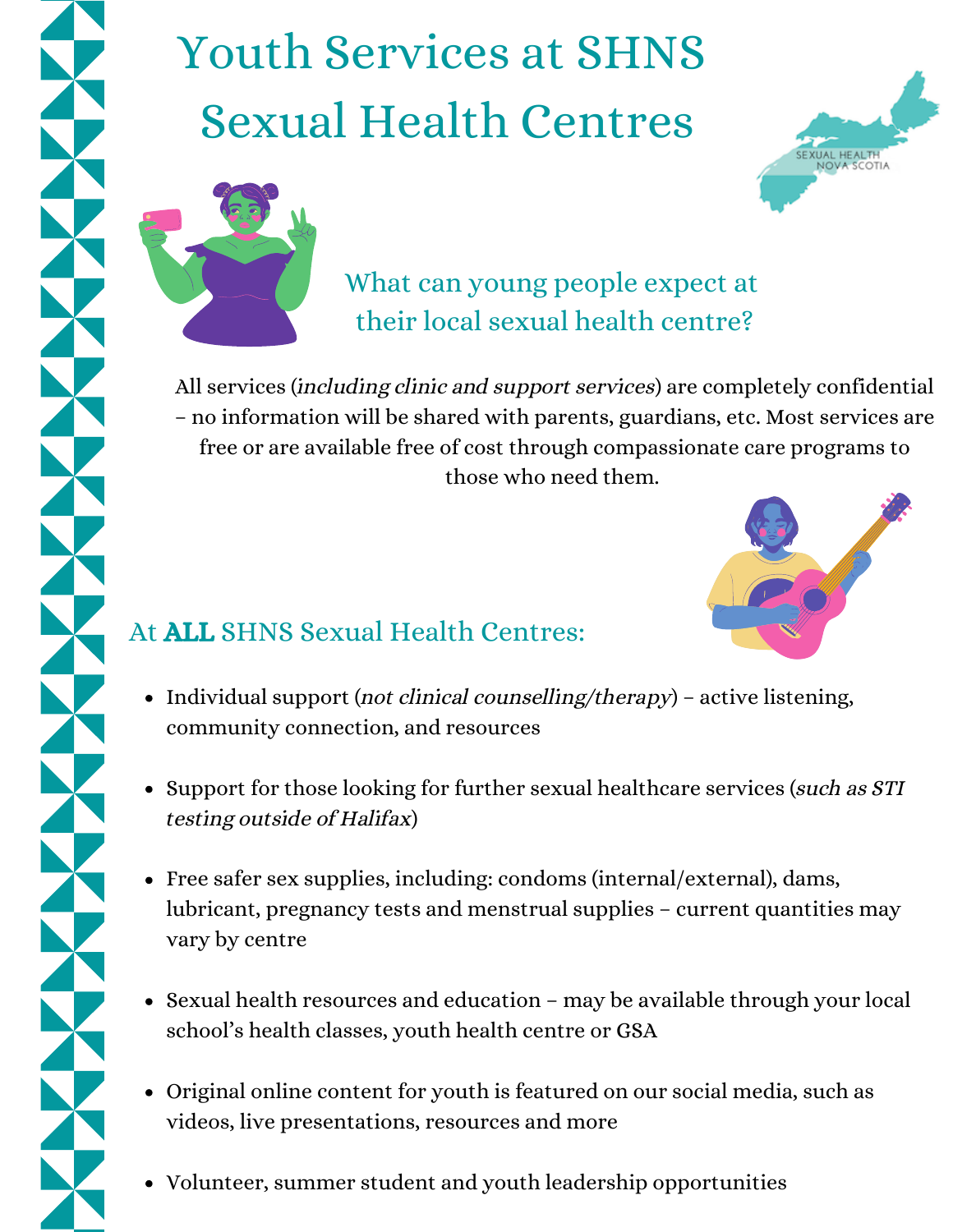## At Halifax Sexual Health Centre (services may be affected by Covid-19 guidelines and precautions):

- STI/STBBI testing and treatment
- Birth control and emergency contraception (including low-cost and free options depending on need)
- Pap tests (available to people ages  $25+)$
- Services for transgender and gender diverse people (available to people ages  $18+)$



## At Sexual Health Centre for Cumberland County:

- Youth programs on a variety of sexual health topics March break camps upcoming (currently offering virtual programming due to Covid-19 guidelines)
- Youth clinics in partnership with public health and local doctors (this is a temporary service due to Covid-19 – please contact the centre for more info)

## At South Shore Sexual Health:

- 
- The Transformation Closet Free gender affirming gear, such as gaffs, binders and packers for anyone located in Lunenburg and Queens Counties who is otherwise unable to access these items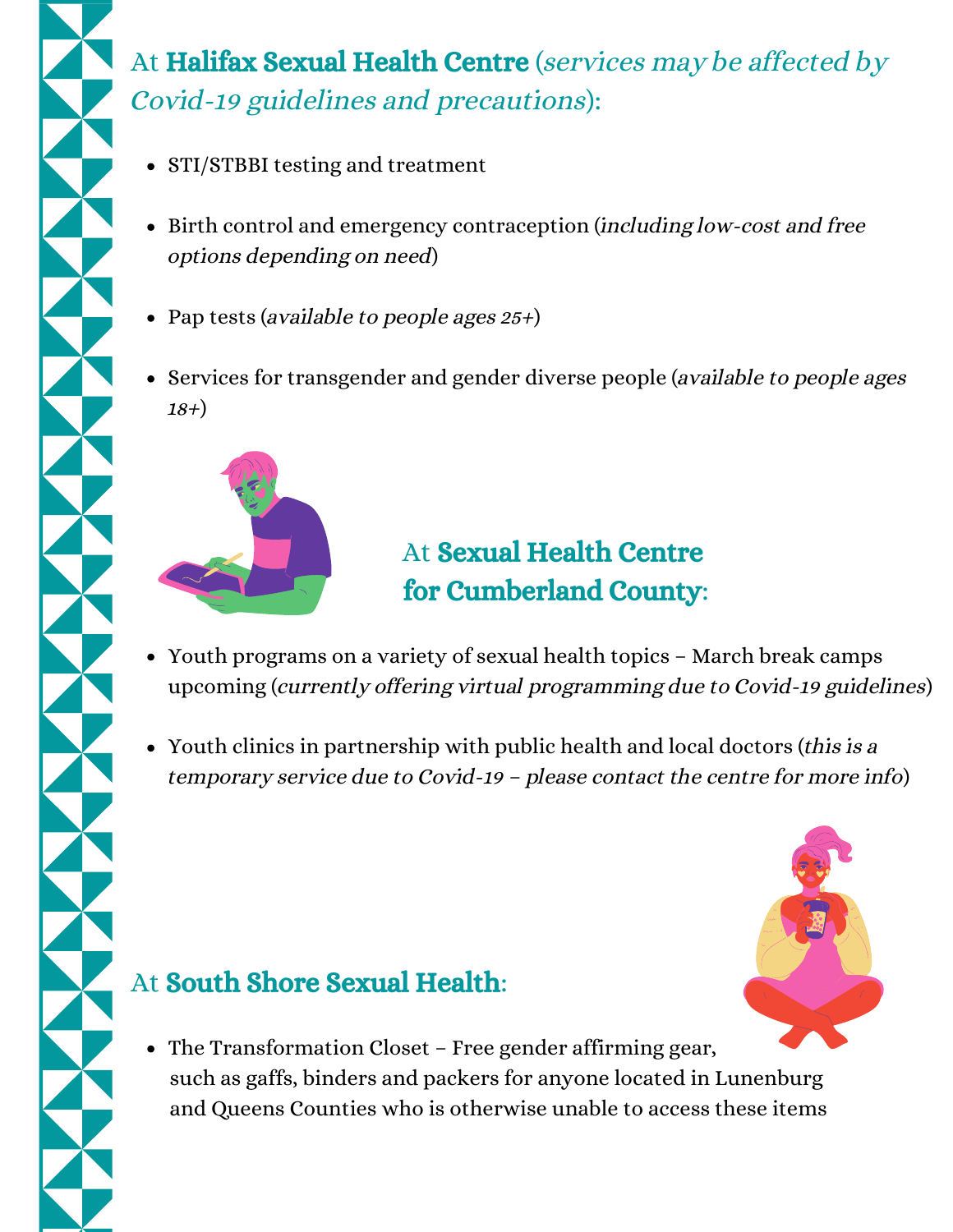

### At Pictou County Sexual Health Centre:

• Rainbow Recreation program for LGBTQ2S+ Youth - Free monthly organized recreational activities for LGBTQ2S+ youth

## At Sheet Harbour Sexual Health Centre:

Youth camps are offered throughout the year in partnership with other local organizations



### At Cape Breton Centre for Sexual Health:

Annual MORETHANSEX week happens at local high schools and covers a variety of sexual health topics



## FIND YOUR LOCAL CENTRE ONLINE!

#### Halifax Sexual Health Centre

Website: hshc.ca Facebook: Halifax Sexual Health Centre Instagram: @hshc\_hfx

#### Cape Breton Centre for Sexual Health

Facebook: Cape Breton Centre for Sexual Health